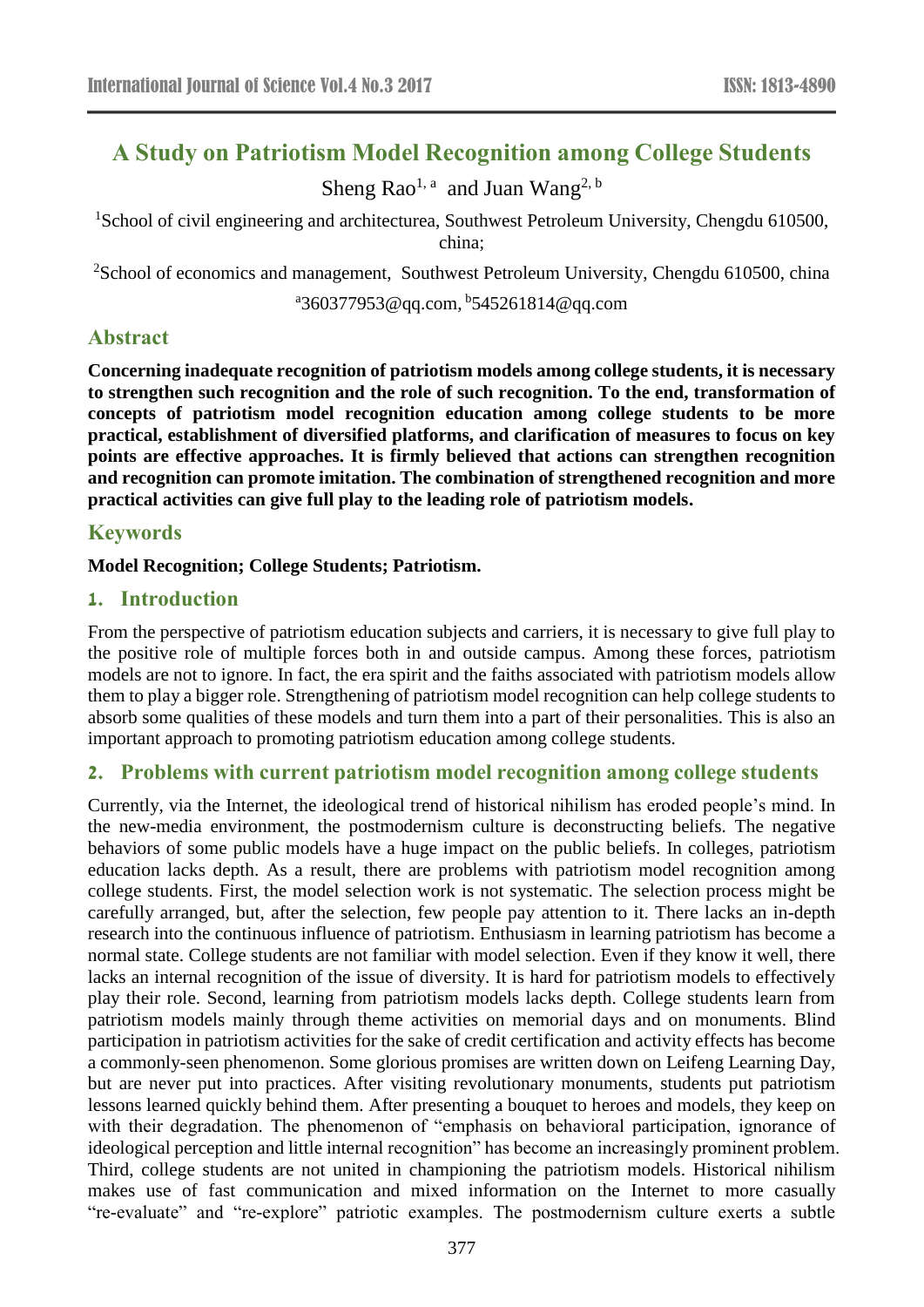influence on deconstructing instead of constructing patriotic models. Worse still, some college students are extremely interested in these phenomena and information. Voices of defending these models gain little approval.

## **3. Role of patriotism model recognition among college students**

Concerning the above problems, it is necessary to re-examine the connotation of models in the new period and under the new environment, clarify the role of patriotism model recognition, and seek objectives and directions for building a model recognition strengthening mechanism.

#### **3.1 Connotation of patriotism models among college students**

As the current social environment becomes increasingly complex, it is increasingly necessary to learn the essence and connotation of models, especially patriotism models. Differences among models, Internet celebrities, stars and other idols should be clarified. A real and touching image should be created for patriotism models. The essence of patriotism models is standardization of mainstream social ideas and personalization of values. The core function of patriotism models lies in leading people to reach a higher moral and ideological level. However, idols are often associated with commercial activities, whose fundamental objective is to cater to demands, try to gain attention, and maximize commercial benefits. Thus, it can be seen that patriotism models should be patriotic, put patriotism into practices, convey the spirit of patriotism, and arouse patriotism among the public. In this sense, patriotism models are delivering values and moral standards. This is an essential difference from stars and idols. It is unwise to mix the two concepts up and define either of them as negative maliciously.

#### **3.2 Role of patriotism model recognition among college students**

Patriotic models have unique value and play a unique role. First, clear and firm in mind, patriotism models can encourage college students to stay patriotic. Those typical patriotism models can act as a "compass" to avoid college students from losing their bearing among in the ocean of diversified ideological trends. Second, through subtle influence of patriotism models, college students can get the essence of patriotic ideas and spirit. This can strengthen their ability to discriminate between right and wrong, and overcome difficulties. In this sense, patriotism models are playing the role of a "sensor". Third, in the Internet era, formation and consolidation of patriotism ideas among college students might be easily influenced by negative social phenomena and decadent ideas both at home and abroad. Recognition of patriotism models can give university students the "power source" to adhere to right faiths and exercises. Fourth, patriotism is a shared obligation of both models and ordinary social members. In the face of hero negativism, historical nihilism and demonization of China, patriotism models and college students should take a firm stand, tell right from wrong and jointly put patriotism into practices so as to reflect their role as "partners" in patriotism model recognition.

# **4. Optimization of patriotism model recognition education among college students**

Concerning with inadequate recognition of patriotism models, it is imperative to strengthen such recognition. To the end, more reflections, innovations and breakthroughs should be conducted as to education concepts, content and measures of patriotism models among college students.

#### **4.1 Transformation of educational concepts**

Strengthening of recognition is at the core of patriotism model education. Colleges and universities should transform some formalized patriotism model education into inspiring and institutionalized patriotism model learning. In this way, students will be more active and positive in patriotism learning instead of blindly or passively following the trend. Superficial visits will be replaced by perceptional and internalized comprehension. With a deeper understanding of patriotism models, college students can increase their recognition of patriotism models. In this way, patriotism model recognition can effectively realize its value in real life.